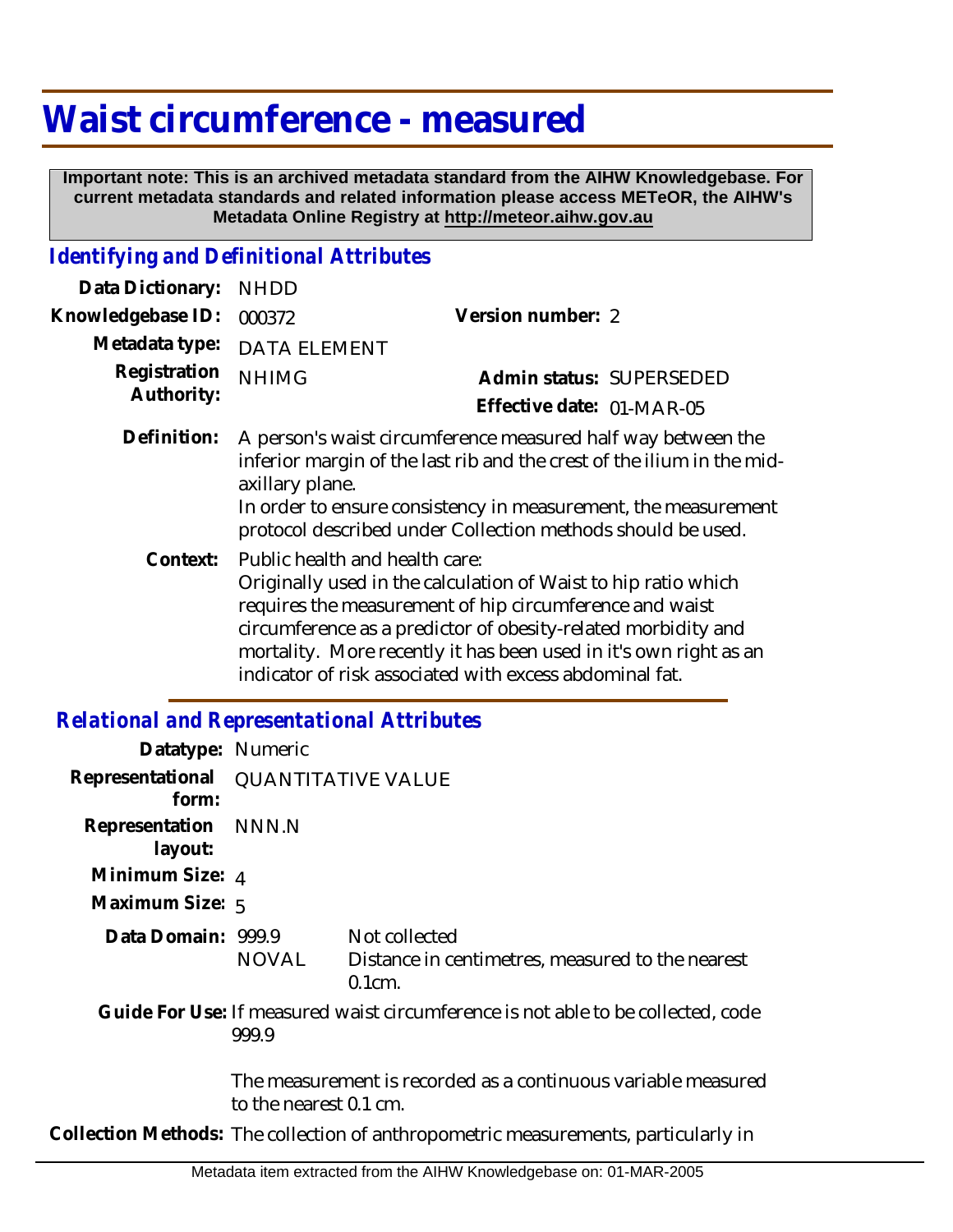those who are overweight or obese or who are concerned about their weight, should be performed with great sensitivity, and without drawing attention to an individual's weight.

Measurement protocol:

The measurement of waist circumference requires a narrow (< 7 mm wide), flexible, inelastic tape measure. The kind of tape used should be described and reported. The graduations on the tape measure should be at 0.1 cm intervals and the tape should have the capacity to measure up to 200 cm. Measurement intervals and labels should be clearly readable under all conditions of use of the tape measure.

The subject should remove any belts and heavy outer clothing. Measurement of waist circumference should be taken over at most one layer of light clothing. Ideally the measure is made directly over the skin.

The subject stands comfortably with weight evenly distributed on both feet, and the feet separated about 25-30 cm. The arms should hang loosely at the sides. Posture can affect waist circumference.

The measurement is taken midway between the inferior margin of the last rib and the crest of the ilium, in the mid-axillary plane. Each landmark should be palpated and marked, and the midpoint determined with a tape measure and marked.

The circumference is measured with an inelastic tape maintained in a horizontal plane, at the end of normal expiration. The tape is snug, but does not compress underlying soft tissues. The measurer is positioned by the side of the subject to read the tape. To ensure contiguity of the two parts of the tape from which the circumference is to be determined, the cross-handed technique of measurement, as described by Norton et al. (1996), should be used. Ideally an assistant will check the position of the tape on the opposite side of the subject's body.

The measurement is recorded at the end of a normal expiration to the nearest 0.1 cm. Take a repeat measurement and record it to the nearest 0.1 cm. If the two measurements disagree by more than 1 cm, take a third measurement. All raw measurements should be recorded on the data collection form. If practical, it is preferable to enter the raw data into the database as this enables intra-observer and, where relevant, inter-observer errors to be assessed. The subject's measured waist circumference is subsequently calculated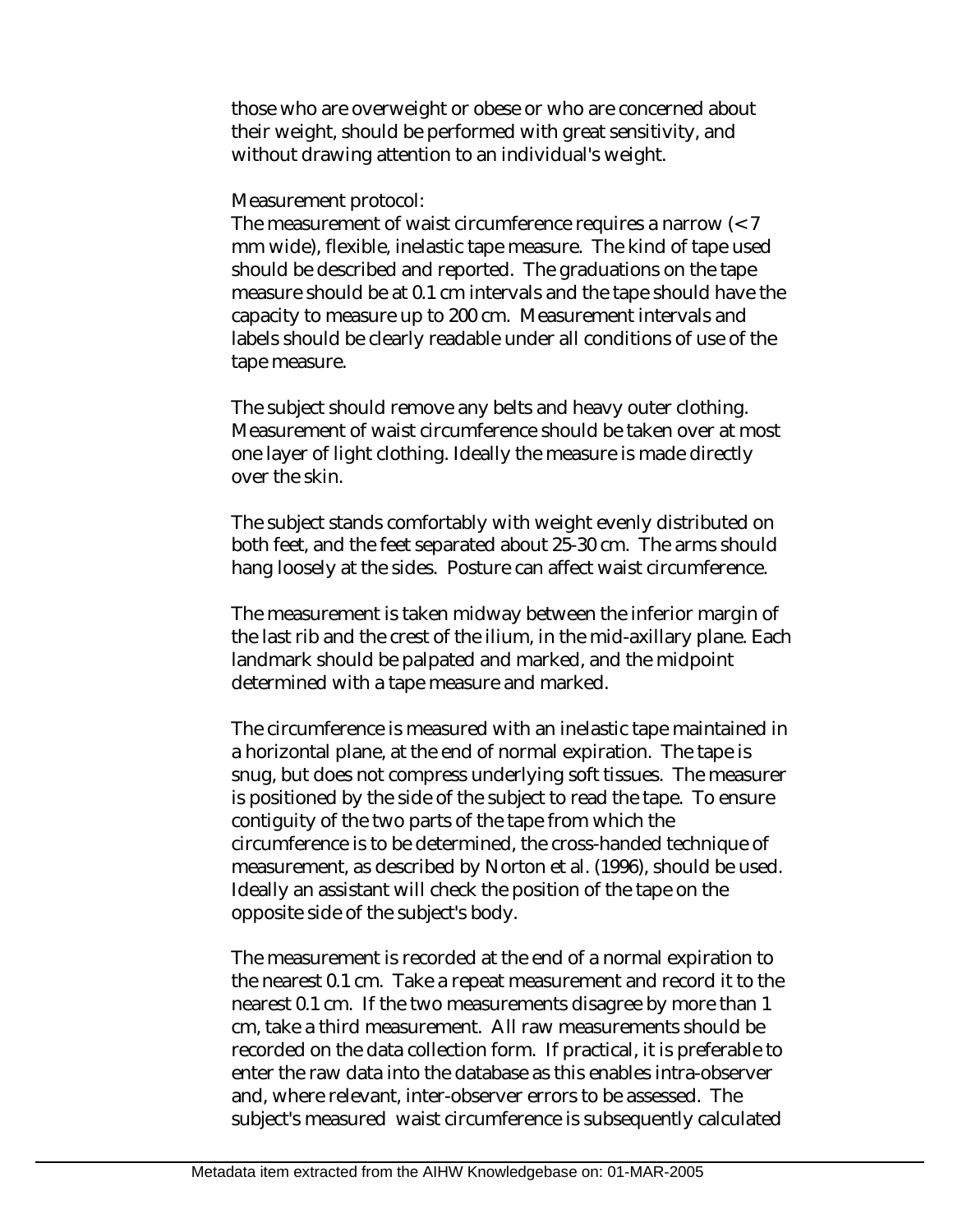as the mean of the two observations, or the mean of the two closest measurements if a third is taken, and recorded on the form. If only a mean value is entered into the database then the data collection forms should be retained.

It may be necessary to round the mean value to the nearest 0.1 cm. If so, rounding should be to the nearest even digit to reduce systematic over-reporting (Armitage & Berry 1994). For example, a mean value of 72.25 cm would be rounded to 72.2 cm, while a mean value of 72.35 cm would be rounded to 72.4 cm.

Validation and quality control measures:

Steel tapes should be checked against a 1 metre engineer's rule every 12 months. If tapes other than steel are used they should be checked daily against a steel rule.

Within- and, if relevant, between-observer variability should be reported. They can be assessed by the same (within -) or different (between-) observers repeating the measurement, on the same subjects, under standard conditions after a short time interval. The standard deviation of replicate measurements (technical error of measurement (Pederson & Gore 1996)) between observers should not exceed 2% and be less than 1.5% within observers.

Extreme values at the lower and upper end of the distribution of measured waist circumference should be checked both during data collection and after data entry. Individuals should not be excluded on the basis of true biological difference.

Last-digit preference, and preference or avoidance of certain values, should be analysed in the total sample and (if relevant) by observer, survey site and over time if the survey period is long.

Related metadata: is used in the calculation of Waist-to-hip ratio version 2 supersedes previous data element Adult abdominal circumference measured version 1

## *Administrative Attributes*

Source Document: The measurement protocol described below is that recommended by the World Health Organization (WHO Expert Committee 1995) which was adapted from Lohman et al. (1988) and the International Society for the Advancement of Kinanthropometry as described by Norton et al. (1996).

Source Organisation: World Health Organization International Society for the Advancement of Kinanthropometry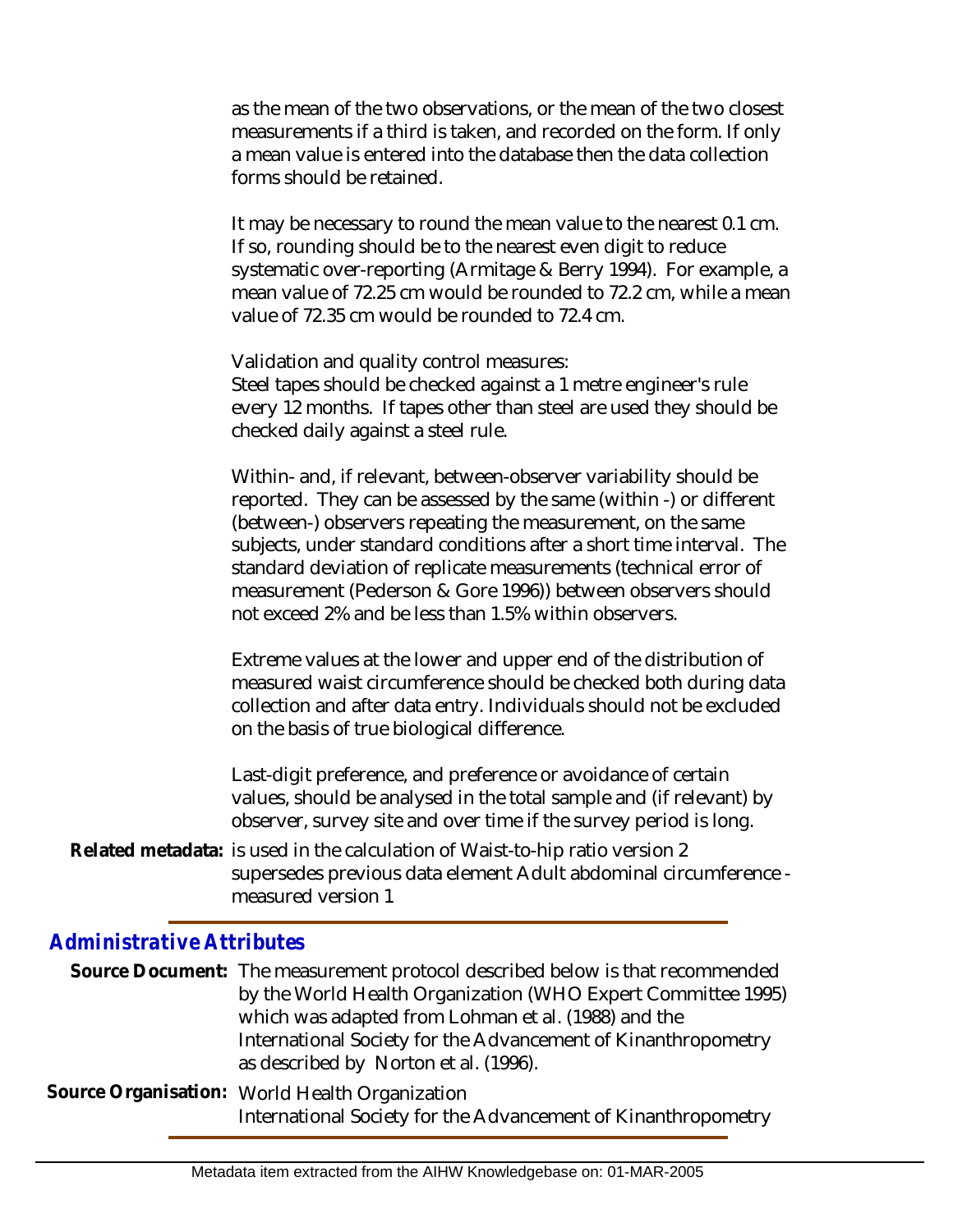Comments: This data element applies to persons of all ages. It is recommended for use in population surveys and health care settings.

> There is evidence that waist circumference alone might be used to identify people at health risk both from being overweight and from having a central fat distribution (Lean et al. 1995; Han et al. 1995; Pouliot et al. 1994; Seidell et al. 1992). It has been suggested that waist circumference as an index of truncal adiposity in adults may have certain advantages over other measurements of adiposity in predicting obesity related diseases. However, among children and adolescents, waist circumference measures should only be used as a measure of variation in an individual. As yet, no age appropriate cut-off points indicative of risk factors have been developed for use among children and adolescents.

It is recommended that in population surveys, sociodemographic data including ethnicity should be collected, as well as other risk factors including physiological status (e.g. pregnancy), physical activity, smoking and alcohol consumption. Summary statistics may need to be adjusted for these variables.

National health data elements currently exist for Sex, Date of birth, Country of birth, Indigenous status and smoking. Data elements are being developed for physical activity.

#### Presentation of data:

Means, 95% confidence intervals, medians and centiles should be reported to one decimal place. Where the sample permits, population estimates should be presented by sex and 5-year age groups. However 5-year age groups are not generally suitable for children and adolescents. Estimates based on sample surveys may need to take into account sampling weights.

For consistency with conventional practice, and for current comparability with international data sets, recommended centiles are 5, 10, 15, 25, 50, 75, 85, 90 and 95. To estimate the 5th and 95th centiles, a sample size of at least 200 is recommended for each group for which the centiles are being specified.

For reporting purposes, it may be desirable to present waist circumference in categories. It is recommended that 5-cm groupings are used for this purpose. Waist circumference should not be rounded before categorisation. The following categories may be appropriate for describing the waist circumferences of Australian men, women children and adolescents, although the